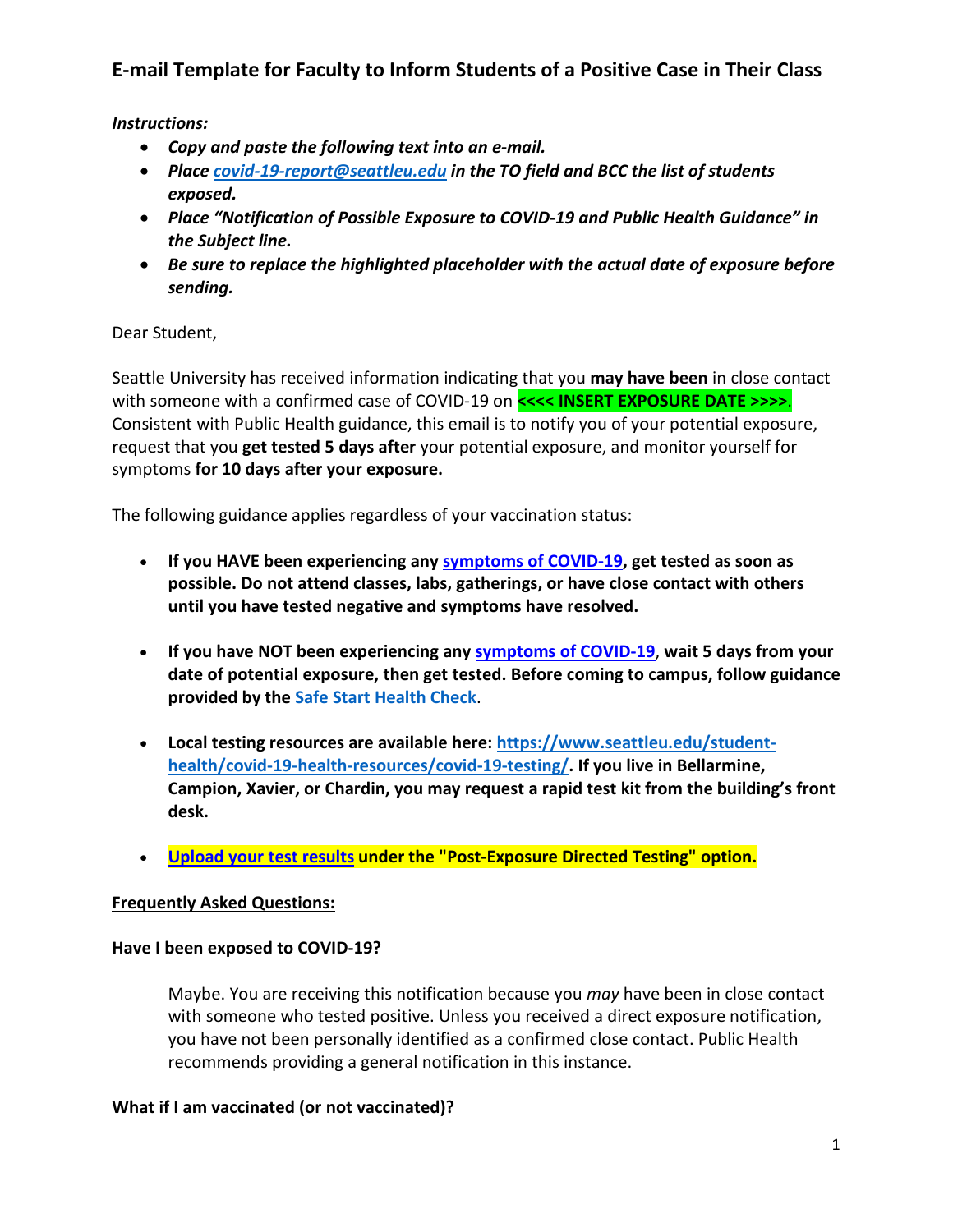Please follow the guidance above based on whether you are experiencing symptoms. Your risk of developing symptomatic infection is lower if you have received a vaccine booster shot or if you recently received your primary vaccination series (within the past 2 months for J&J, or 5 months for Pfizer or Moderna). Due to the risk of asymptomatic infection, testing at day 5 following your possible exposure remains highly recommended regardless of symptoms.

Regardless of your vaccination status, this notification does not require you to quarantine. You are encouraged to limit contact with others, to the extent possible, until you test negative at day 5 following exposure. Continue to monitor for symptoms for 10 full days.

#### **What kind of test should I take?**

PCR tests are recommended, but antigen (rapid) tests are also acceptable *if you are asymptomatic*.

If you develop symptoms and test negative with a rapid test, continue to self-isolate until you can confirm the negative results with a PCR test.

#### **What if I have already recovered from COVID-19 within the past 90 days?**

You do not need to get tested if you have recovered from COVID-19 within the past 90 days and are currently asymptomatic. If you are symptomatic or would prefer to get tested, take an antigen test such as an at-home rapid test kit. PCR tests are not recommended in this circumstance, as they more likely to return false positive results in the 90 days following recovery from COVID-19.

#### **Can I go to classes, labs, or clinicals?**

Please communicate with your instructors about their expectations. Remember that you are required to pass the [Safe Start Health Check](https://nam02.safelinks.protection.outlook.com/?url=https%3A%2F%2Fwww.seattleu.edu%2Fcoronavirus%2Fscreening&data=04%7C01%7Ccovid-19-report%40seattleu.edu%7C77a538f3ece640b2a1de08d9d7c71661%7Cbc10e052b01c48499967ee7ec74fc9d8%7C0%7C0%7C637778072351011695%7CUnknown%7CTWFpbGZsb3d8eyJWIjoiMC4wLjAwMDAiLCJQIjoiV2luMzIiLCJBTiI6Ik1haWwiLCJXVCI6Mn0%3D%7C3000&sdata=g8hM4eJOvBWCWywsLiVYZ0a%2FS4rAUAsKvaedaR1bmvk%3D&reserved=0) prior to each visit to campus.

Note that off-campus clinical sites may have their own policies and requirements. You may forward this message to your clinical site leader for further guidance.

#### **Do I have to report my test results to the university?**

[Upload your test results](https://forms.office.com/Pages/ResponsePage.aspx?id=UuAQvBywSUiZZ-5-x0_J2JXoEsux15xJh0xDP1C0CuxUMEtaUjdFMjVFNUYyMFNCWTlGMjg5OTlERy4u) under the "Symptomatic or Known Exposure" option. Please also report positive test results t[o covid-19-report@seattleu.edu.](mailto:covid-19-report@seattleu.edu)

#### **Where can I get more information?**